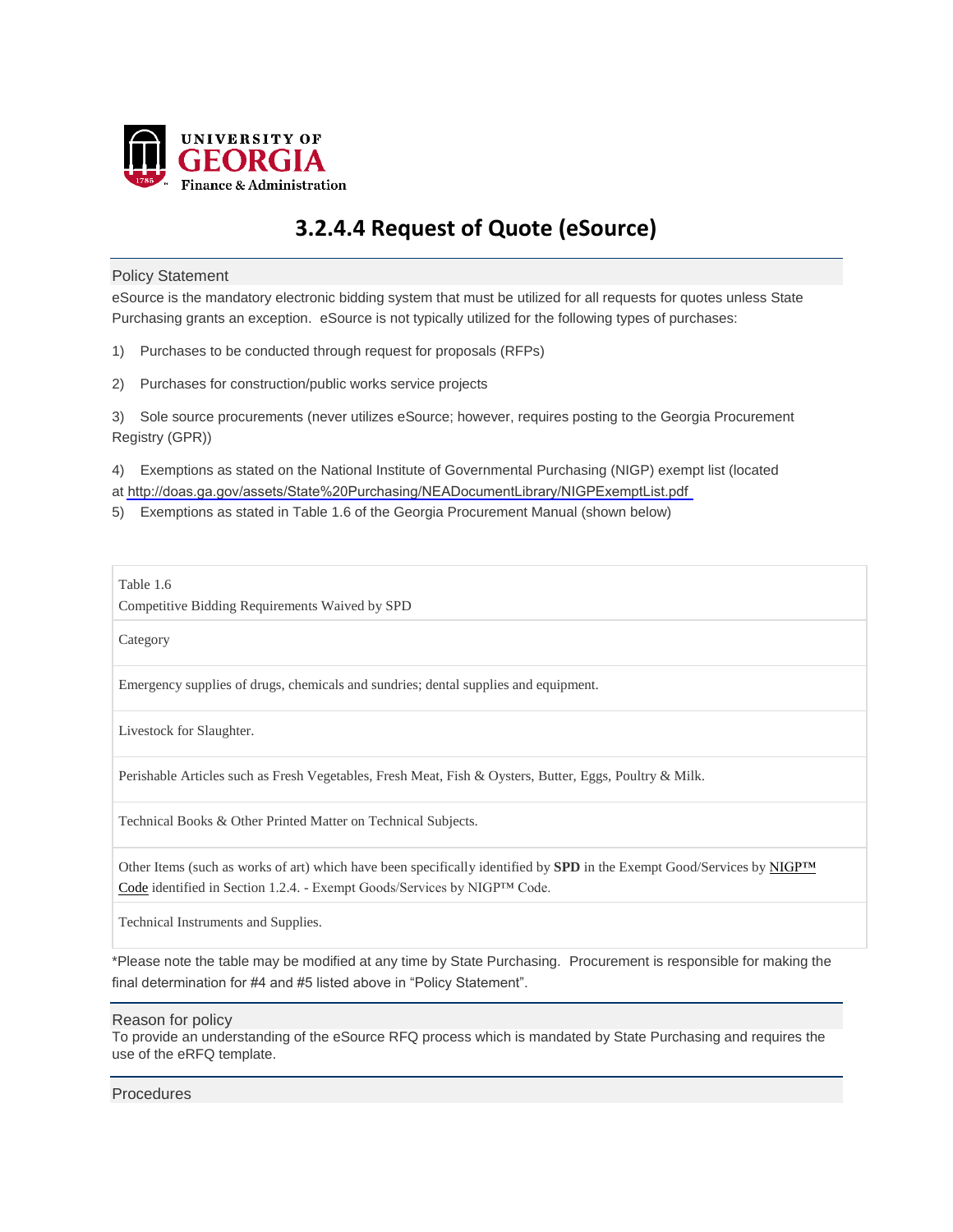The department/end-user requesting the purchase is responsible for drafting bid specifications. The procurement specialist will then review the specifications to determine if any modifications or additional information is needed to complete the specifications. Once the specifications have been clarified and completed, Procurement will then post a bid to the eSource system. The posting periods for eSource bids is determined by the dollar amount of the submitted purchase request. The following table contains the current posting requirement:

| Table 3.5<br><b>Public Posting Guidelines</b> |                                                                    |                                         |
|-----------------------------------------------|--------------------------------------------------------------------|-----------------------------------------|
| If the Estimated Contract Value<br>1S         | Then, the RFQ Posting Period is                                    | 10 Day Notice of Intent to Award (NOIA) |
| $$25,000 - $99,999.99$                        | Minimum of Three (3) Business Days                                 | Not required                            |
| $$100,000 - $249,999.99$                      | Minimum of Five (5) Business Days                                  | Required                                |
| \$250,000 or more                             | Minimum of Fifteen (15) Calendar Days<br>(mandated by Georgia law) | Required                                |

\*Please note the table may be modified at any time by State Purchasing.

The Procurement Office reserves the right to determine if the bid is to be posted for a longer time frame than the minimum guidelines in Table 3.5. This is usually determined by considering the complexity of the procurement/bid, the time it would take for a vendor to be able to completely review the bid and ask questions, and the time it would take for the University to provide responses to those questions. Also, if a pre-bid conference would be beneficial to the University, the procurement staff must schedule any such public meeting to occur no less than seven business days prior to the bid closing date. The University is not required to offer a pre-bid conference for every bid.

Upon the closing of the bid, procurement staff will evaluate responses to determine responsibility, responsiveness, and pricing. If the awarded dollar amount is \$100,000 or greater, a Notice of Intent to Award is posted for 10 calendar days and Department of Revenue approval must be obtained prior to the purchase order being issued. If the dollar amount is less than \$100,000, no Notice of Intent to Award is required. An award is then provided to the winning bidder from the Procurement Office via a purchase order.

Forms/Instructions

Additional contacts Procurement Office Staff 706-542-2361

## Policy definitions

1) Request for quote (RFQ) – a method of competitive purchasing where award is made to the lowest, responsive, and responsible vendor(s) in accordance with stated award criteria. Whether a vendor may be considered "responsive" and "responsible" will be determined on a case-by-case basis after considering any specific issues and their relevance to the procurement in question. The term "bid" is equal to RFQ in this policy.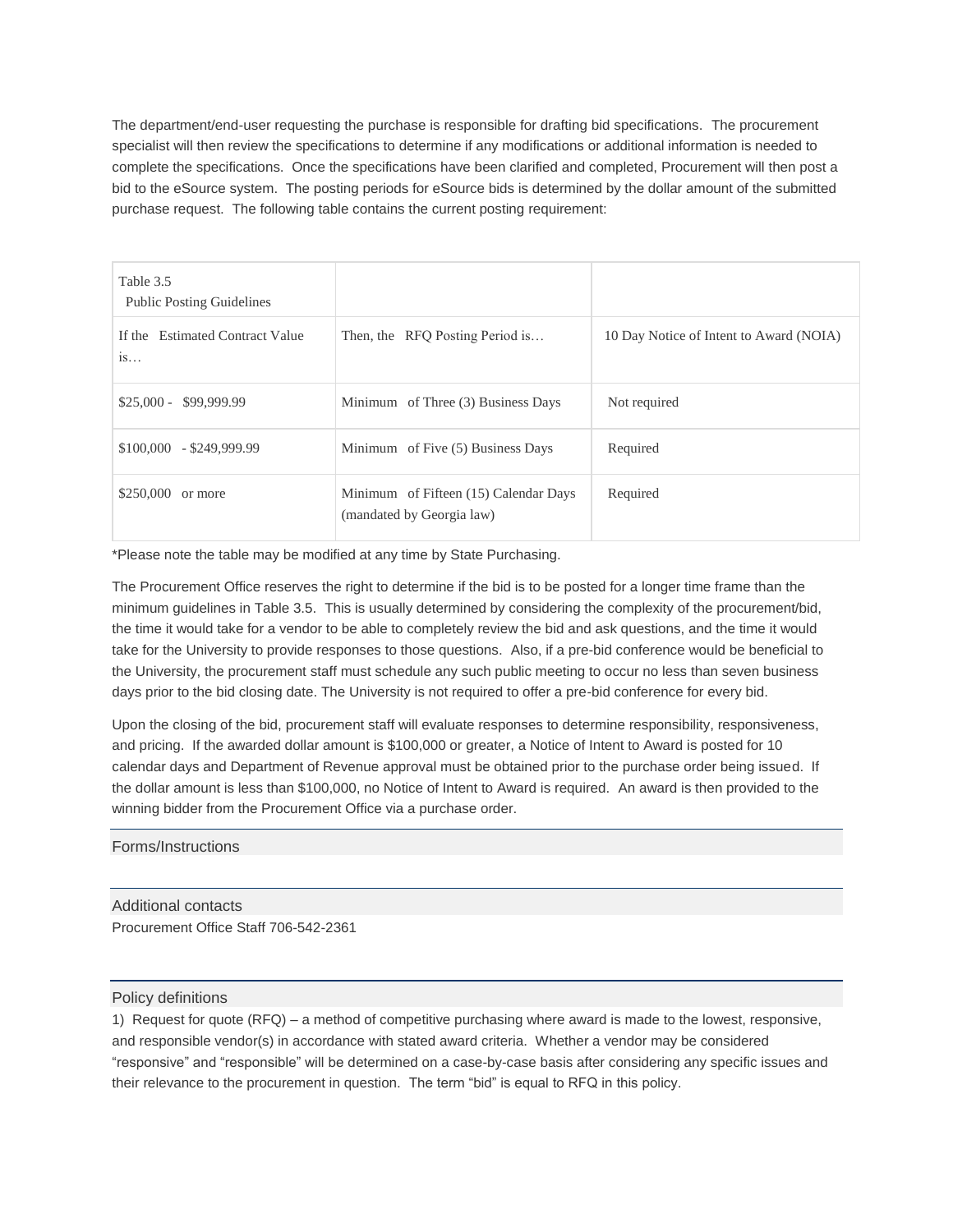2) Responsive means the vendor, whether a company or an individual, has submitted a timely offer which materially conforms to the requirements and specifications of the bid.

3) Responsible means the vendor, whether a company or an individual, has appropriate legal authority to do business in the State of Georgia, a satisfactory record of integrity, appropriate financial, organizational and operational capacity and controls, and acceptable performance on previous governmental and/or private contracts, if any. Examples of non-responsible vendors include, but are not limited to, a bidder's history of nonperformance or performance problems on other contracts (public or private), a record of financial difficulty, business instability, criminal sanctions, civil sanctions, and/or tax delinquency. As noted above, non-responsibility will be determined on a case-by-case basis taking into consideration the unique circumstances of the individual procurement.

4) eSource is a software technology permitting Request for Quotes to be conducted online. Vendors responding to electronic Request for Quotes ("eRFQs") hosted by eSource are permitted to logon, enter a response per line item, enter a response of "no bid" per line item, and attach/upload documents to the bid response until bid closing. eSource simplifies the bidding process by enabling electronic responses, reducing paper documents received, and automating the cost evaluation process.

5) Notice of Intent to Award is a form identifying the intended contract award to the apparent successful bidder(s)/offeror(s), the names of all bidders/offerors whose bids/proposals were rejected, and the reasons for rejection of the unsuccessful bidders/offerors. The Notice of Intent to Award is publicly posted before a contract award is made. (Notice of Intent to Award is only required of procurements of \$100,000 or more.)

### **Responsibilities**

**Responsible University Senior Administrator:** Vice President for Finance & Administration **Responsible University Administrator:** Procurement Officer

**Policy Owner:** [Procurement](mailto:procure@uga.edu)

**Policy Contact:** [Robert Currey](mailto:Bob.Currey@uga.edu)

**Phone Number**: 706-542-2361

*Responsibilities: Procurement is responsible for issuing RFQs. Upon receipt of bid responses, it is Procurement's*  responsibility to evaluate and determine bidders' responsive and responsible status with the assistance of the *requesting department.*

*Responsibilities: It is the department's responsibility to draft the original bid specifications. Once the specifications*  have been reviewed by the Procurement Office, it is the department's responsibility to work with the buyer in making *revisions to specifications.*

### Record Retention

Records may include but are not limited to: purchase requests; purchase orders; supplies, and services; and related documentation and correspondence.

### Record Copy: Procurement

Retention for purchase order files may vary by the method of purchase and the products/services being purchased.

Retention: 11 years or 7 years, BOR [072-03-009;](http://www.usg.edu/records_management/schedules/usg_search/e6bea2d47d4fb48a11caa0a344939a70/) BOR [0472-14-002](http://www.usg.edu/records_management/schedules/usg_search/5218463b8632b7b84135798ba4e00dc7/)

Related information Date Reviewed: 02/01/2018

‹ Request for [Proposal](http://policies.uga.edu/Purchasing-and-Payment-Processing/Purchasing-and-Payment-Mechanisms/Purchase-Requests/Methods-of-Purchasing-Against-a-Purchase-Request/Request-for-Proposal-RFP/) (RFP) | Purchase Request [Preparation](http://policies.uga.edu/Purchasing-and-Payment-Processing/Purchasing-and-Payment-Mechanisms/Purchase-Requests/Purchase-Request-Preparation/) ›

Policy Dates Effective Date: 01/01/2016